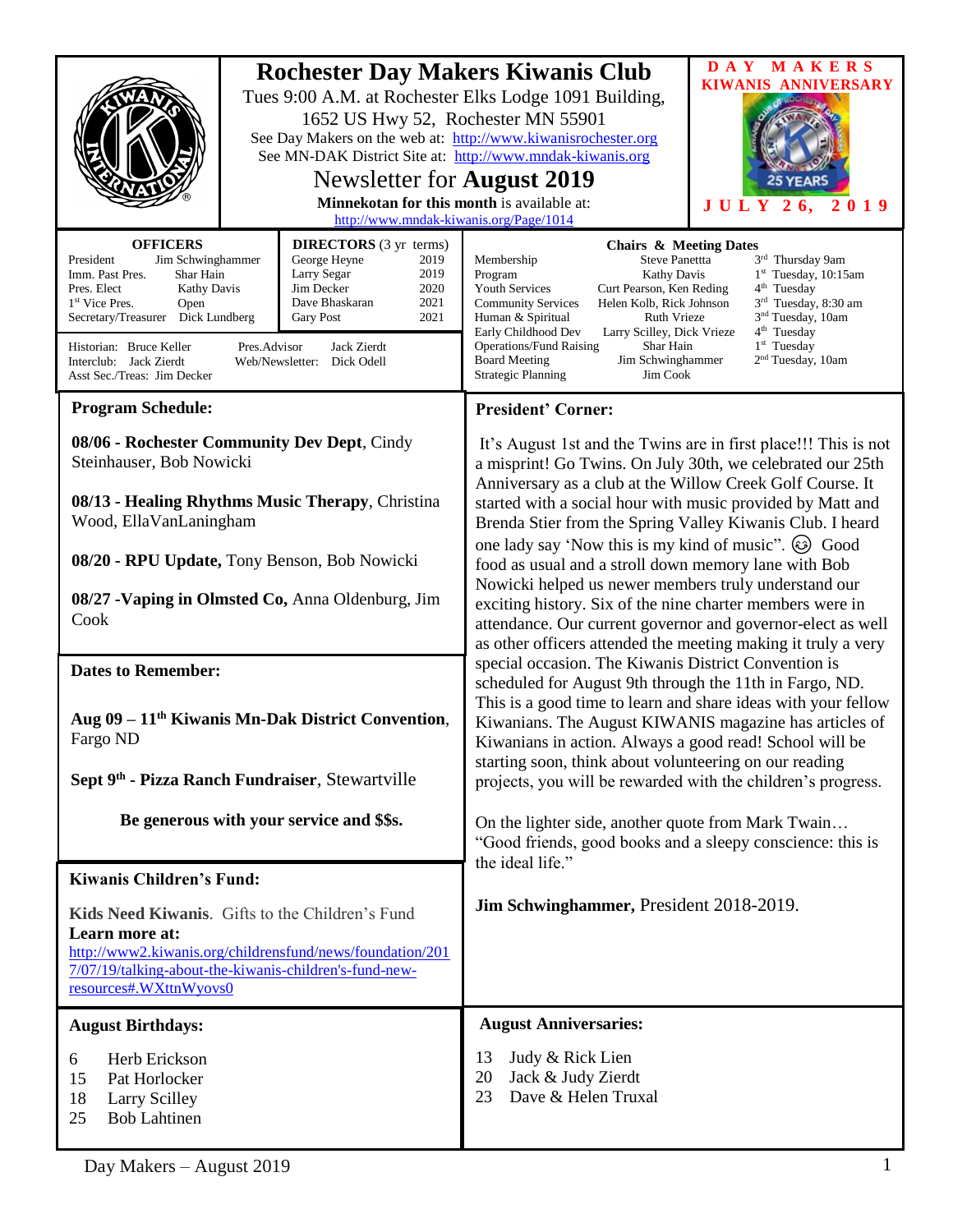# **Secretary/Treasurer's Report – 07/09/2019**

The board discussed selecting delegates to the 2019 Minnesota-Dakotas District Convention to be held in Fargo August 9-11. Kathy Davis, Jim Schwinghammer, and Judy Zierdt will be our delegates. Dick Odell has agreed to be a delegate for Rochester Golden K.

The board discussed the progress of planning for our club's 25th Anniversary Celebration at 5:00 PM on July 30 at Willow Creek Golf Course. The cost will be \$25 per person with RSVP's due by July 23<sup>rd</sup>.

The board discussed having the club's Annual Meeting and Installation of Officers with our September 24<sup>th</sup> or October 1<sup>st</sup> Club Meeting. The board passed a motion **t**o have the club's annual meeting and Installation of Officers on either 9/24 or 10/1 at Charlie's.

The board discussed replacement for our Secretary/Treasurer who will retire on September 30th

The board passed a motion to suspend our aluminum can fund raising until prices improve.

# **COMMITTEE REPORTS**

**Community Service-** Saturday Noon Meals on August 3<sup>rd</sup>. Our club's activity at Quarry Hill is increasing.

**Early Childhood Development-** We will be getting 500 books to distribute. We will accept infant books to distribute.

**Human & Spiritual Values-** Sent cards to members who are currently unable to attend meetings. We should see some of our homebound members returning in August.

**Operations/Social Media/Web Site/Fund Raising-**Our club's Rochester Fest Button Sales were outstanding this year.

**Program-** The committee is doing well scheduling future meeting speakers.

**Youth Services-** The committee, and board are discussing ways to encourage more High School graduates to apply for scholarships.

**Richard E. Lundberg**, Secretary



Some of the original "charter members" of Day Makers.





Special 25<sup>th</sup> Year Magnetic Badge for Charter Members. **Continued page 3** →

Gala Event: 25<sup>th</sup> Anniversary of Day Makers Club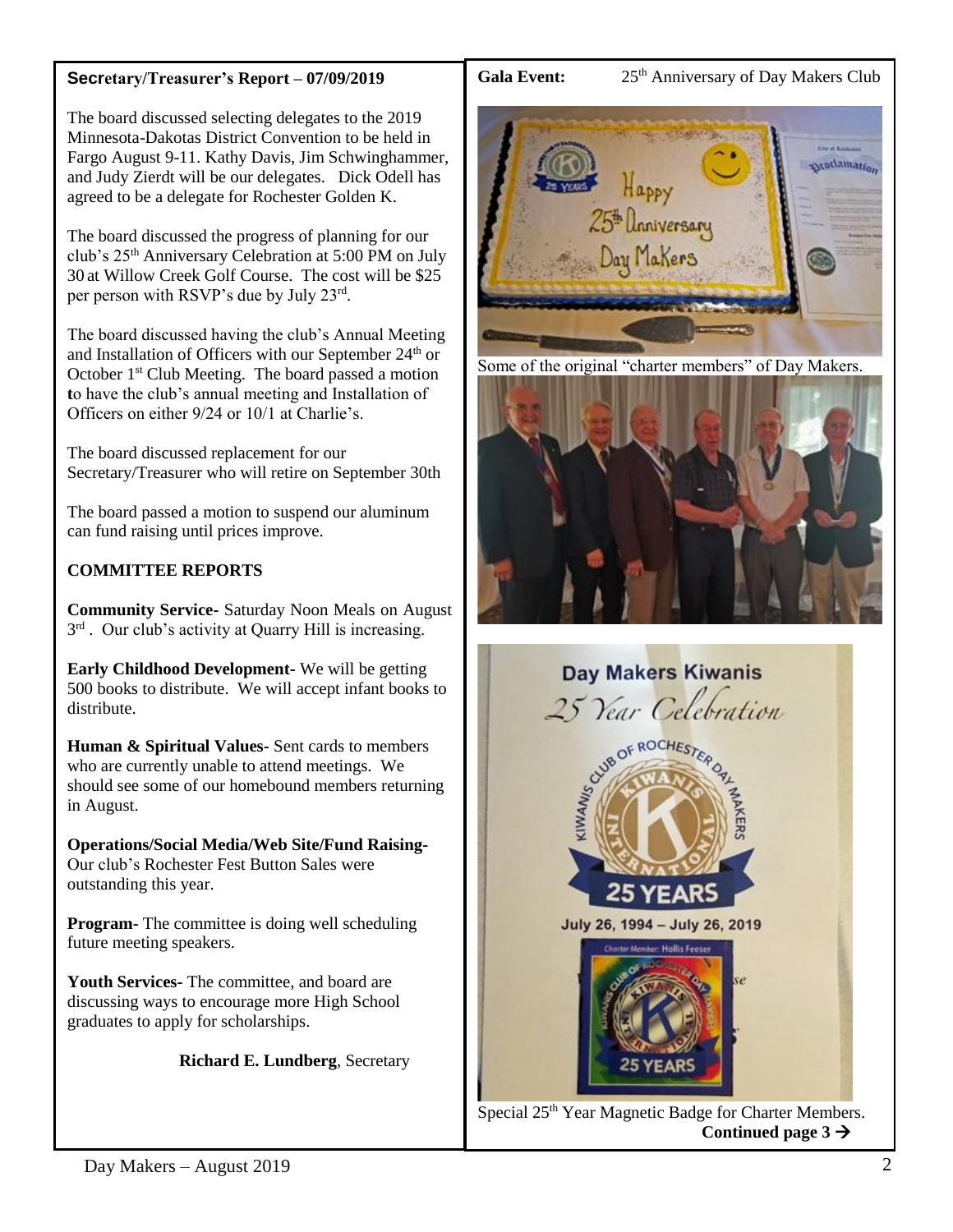# **Pizza Ranch :**

#### Gala Event: 25<sup>th</sup> Anniversary of Day Makers

Tips Night" Fundraiser date for September:

MARK YOUR CALENDAR! Our club is scheduled for our second PR Fundraiser on Monday, September 9th. Spread the word to your family, neighbors, and friends to come and eat that evening. Serving time is 4:30pm - 8:00pm We also need members to sign up to help during one of the three shifts. Sign-up sheets will be out in the next few weeks.

Think about the fact that our club can make a nice amount of money in just one night. Remember, we get all of the tips plus 10% of the night's profits. And our total earnings go into our club's Service Fund.

Here are the final figures of our club's earnings for the June 17th Fundraiser:

 \$224.04 TIPS \$257.20 10% of night's profits \$20.00 Donation from one of our club members \$501.24 Grand total

## **Judy Zierdt and Jim Cook**, co-chairs

#### **Vrieze Dinner Party:** Fund Raiser

Six Kiwanians had a fantastic dinner and a warming experience with Dick and Ruth Vrieze, who had graciously offered a fund raising dinner for six at our Day Makers Annual Dinner event.

Randy and Jane Schmidt, Herb Erickson, Helen Kolb and Dick and Deedee Odell enjoyed a wonderful patio dinner followed by dessert around the warming fire pit amongst the garden and flowers. We had a lively discussion as the sun went down the moon came up.



A lovely evening and "A good time was had by all !"

Thank you Dick and Ruth for being such gracious hosts.

**Dick Odell**



Special guests included MN-Dak District Governor and Governor Elect and several current, past and future Lt Governors for Division 7.



"A good time was had by all !" **Dick Odell**

### **Importance of Volunteering:**

Star Tribune Article, 7/15/2019

"It's good for your brain to explore new activities and challenges. Doing for others can change your perspective and open up new ways of approaching problems.

Bottom line: Volunteering presents opportunities to showcase your talents, meet new people, master new skills, spread joy and have fun, all while making a difference in other people's lives.

When I do something for another person or organization, I do it because I can. And that makes me the luckiest person in the world.

by Harvey Mackay

The complete article may be read at: [https://www.uexpress.com/harvey-mackay/2019/7/15/the](https://www.uexpress.com/harvey-mackay/2019/7/15/the-importance-of-volunteering)[importance-of-volunteering](https://www.uexpress.com/harvey-mackay/2019/7/15/the-importance-of-volunteering)

**Dick Odell**